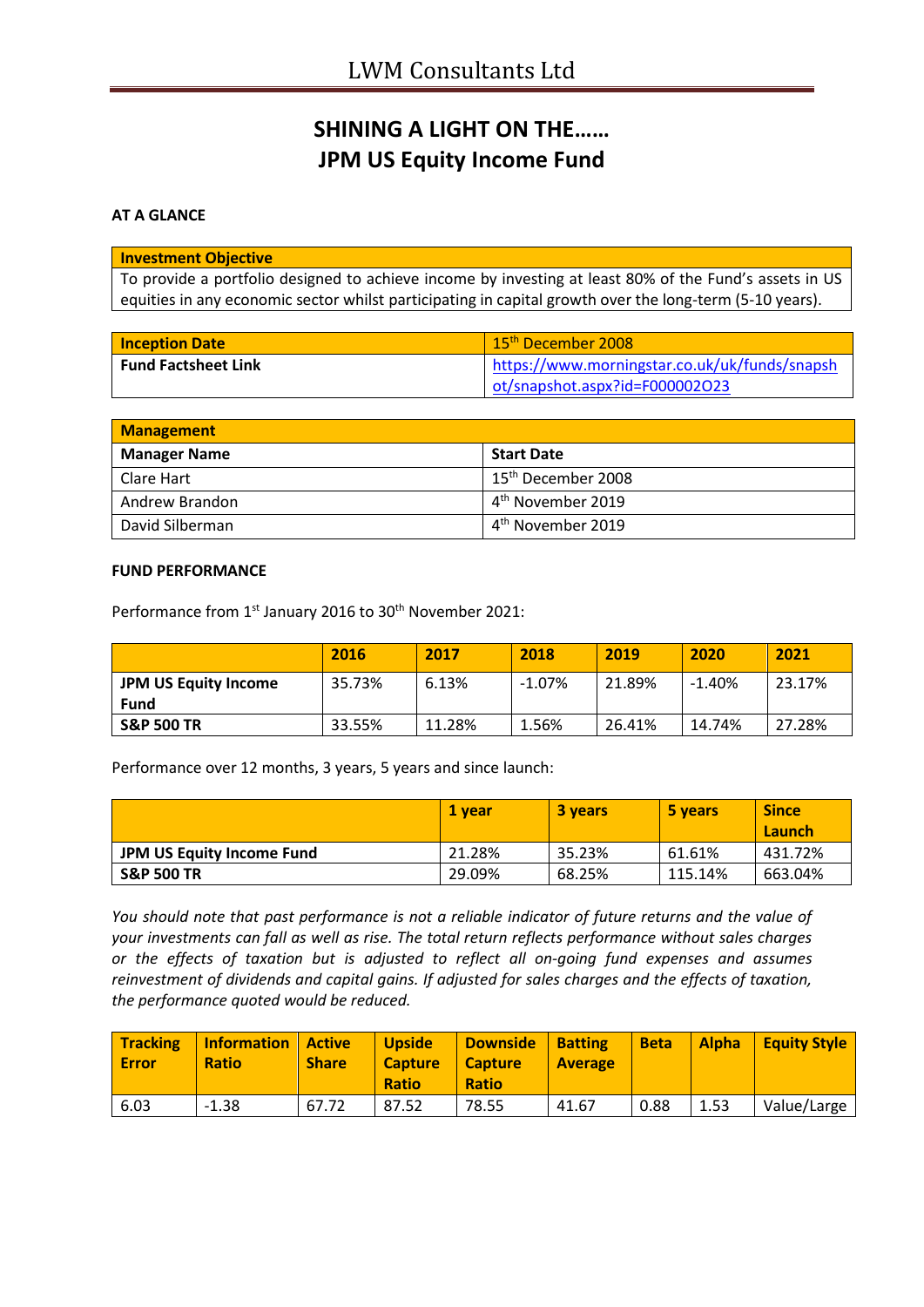# LWM Consultants Ltd

| <b>Volatility Measurements</b> |        |
|--------------------------------|--------|
| 3-Yr Std Dev (volatility)      | 15.46% |
| 3-Yr Mean Return (average)     | 10.58% |

| <b>Investment Style Details</b> |        |  |
|---------------------------------|--------|--|
| Giant                           | 24.46% |  |
| Large                           | 57.26% |  |
| Medium                          | 18.08% |  |
| Small                           | 0.00%  |  |
| Micro                           | 0.00%  |  |

| Top 5 Holdings - 89 Equity Holdings |                               |       |
|-------------------------------------|-------------------------------|-------|
| <b>Bank of America Corp</b>         | <b>Financial Services</b>     | 2.81% |
| UnitedHealth Group Inc              | Healthcare                    | 2.81% |
| ConocoPhillips                      | Energy                        | 2.66% |
| <b>Comcast Corp Class A</b>         | <b>Communication Services</b> | 2.39% |
| <b>BlackRock Inc</b>                | <b>Financial Services</b>     | 2.38% |

| Top 5 Sectors             |        |  |
|---------------------------|--------|--|
| <b>Financial Services</b> | 25.94% |  |
| Healthcare                | 16.21% |  |
| Industrials               | 12.14% |  |
| Technology                | 9.35%  |  |
| <b>Consumer Defensive</b> | 9.13%  |  |

## **UPDATE….**

Just focusing on the data alone, this fund is reflective of many US strategies in that it significantly underperforms the index. They would counter this argument by saying that the strategy is a value strategy, and over the last few years the focus has been on growth stocks which they don't hold. We went back and looked at the performance since launch, up to 2015, and even at this stage the fund basically tracked the index.

The manager explained that they focus on high quality companies which have a competitive advantage. They look at the quality and sustainability of earnings and the potential for that business to grow within the markets they operate in. Although this has a value bias, they don't just buy something because it is cheap.

They have a minimum yield of 2% from the companies they hold when they enter the fund. However, they are happy for this to rise or fall. If a company isn't paying a dividend then they will add this to their watchlist. The yield they pay out is higher than the S&P 500 average yield.

They believe that a shift to value is now favouring this strategy, and as markets get more volatile, this has lower volatility and better downside capture.

The fund favours financials, healthcare, and industrials. Financials include insurance, asset management and custody banks, diversified banks, regional banks, financial exchanges and data, investment banking and brokerage, insurance brokers and consumer finance.